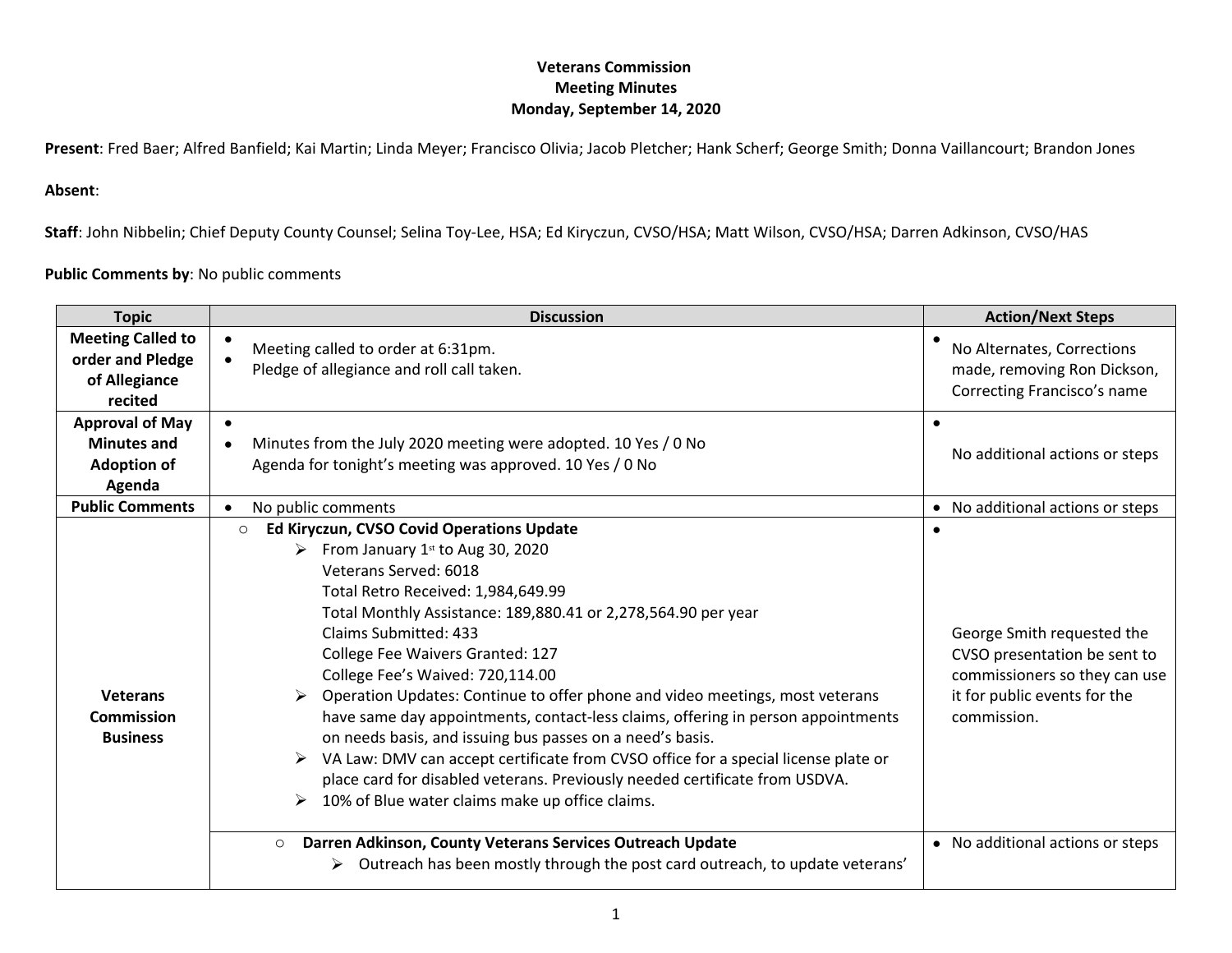|                                                                       | email as well as gain interest in our services.<br>Have sent out more than 9000 post cards to veterans in our data base                                                                                                                                                                                                                                                                                                                                                                                                                                                                                                                                                                                                                                                                                                                                                                                                                                                                                                                                                                                                                                                                                                                                                                                                                                                                                                 |                                       |
|-----------------------------------------------------------------------|-------------------------------------------------------------------------------------------------------------------------------------------------------------------------------------------------------------------------------------------------------------------------------------------------------------------------------------------------------------------------------------------------------------------------------------------------------------------------------------------------------------------------------------------------------------------------------------------------------------------------------------------------------------------------------------------------------------------------------------------------------------------------------------------------------------------------------------------------------------------------------------------------------------------------------------------------------------------------------------------------------------------------------------------------------------------------------------------------------------------------------------------------------------------------------------------------------------------------------------------------------------------------------------------------------------------------------------------------------------------------------------------------------------------------|---------------------------------------|
|                                                                       | Commission will hand out post cards to Police, firefighters, etcto other                                                                                                                                                                                                                                                                                                                                                                                                                                                                                                                                                                                                                                                                                                                                                                                                                                                                                                                                                                                                                                                                                                                                                                                                                                                                                                                                                |                                       |
|                                                                       | organizations they know of that serves or employs veterans.                                                                                                                                                                                                                                                                                                                                                                                                                                                                                                                                                                                                                                                                                                                                                                                                                                                                                                                                                                                                                                                                                                                                                                                                                                                                                                                                                             |                                       |
|                                                                       | Gina Ciardella Palmer, Luis Padilla, Adolfo Leiva, VROC staff, Resources for Student<br>$\circ$<br><b>Veterans</b>                                                                                                                                                                                                                                                                                                                                                                                                                                                                                                                                                                                                                                                                                                                                                                                                                                                                                                                                                                                                                                                                                                                                                                                                                                                                                                      |                                       |
| <b>Veterans</b><br><b>Commission</b><br><b>Business</b><br>(continued | > Skyline College, College of San Mateo, and Canada College all have veteran<br>resource centers<br>$\triangleright$ All operating remotely<br>$\triangleright$ As a district there are just under 1000 self-identified veterans, dependents and<br>military connected individuals that go to all three campus.<br>$\triangleright$ VROC serves active duty service members, reservists, veterans, and<br>dependents.<br>$\triangleright$ VROC offers Matriculation assistance, veteran specific workshops, mentorship,<br>referrals and partnerships with campus and community resource services.<br>$\triangleright$ Transitioning into civilian life remains the biggest challenge for student<br>veterans.<br>$\triangleright$ The use of the G.I. Bill requires Honorable discharge from military service.<br>Basic needs for veterans are food insecurities, affordable housing in San Mateo<br>county (EX: living in car), transportation, and mental health wellness services.<br>> 2018 survey for CCC as mental health the number 1 need.<br>Goals for the VROC: Creating a task force to address veterans' issues,<br>integration of financial education for veterans, further collaboration with San<br>Mateo County Veterans Commission.<br>> Started Food program in February if student carries one unit will be eligible.<br>Have started a Fire Fund student must be enrolled in at least one unit and | • No additional actions or steps      |
|                                                                       | depending on how many unit's student can be eligible for up to 50, 200, and<br>750.<br>$\triangleright$ Planning a webinar with CVSO for students                                                                                                                                                                                                                                                                                                                                                                                                                                                                                                                                                                                                                                                                                                                                                                                                                                                                                                                                                                                                                                                                                                                                                                                                                                                                       | No additional actions or<br>$\bullet$ |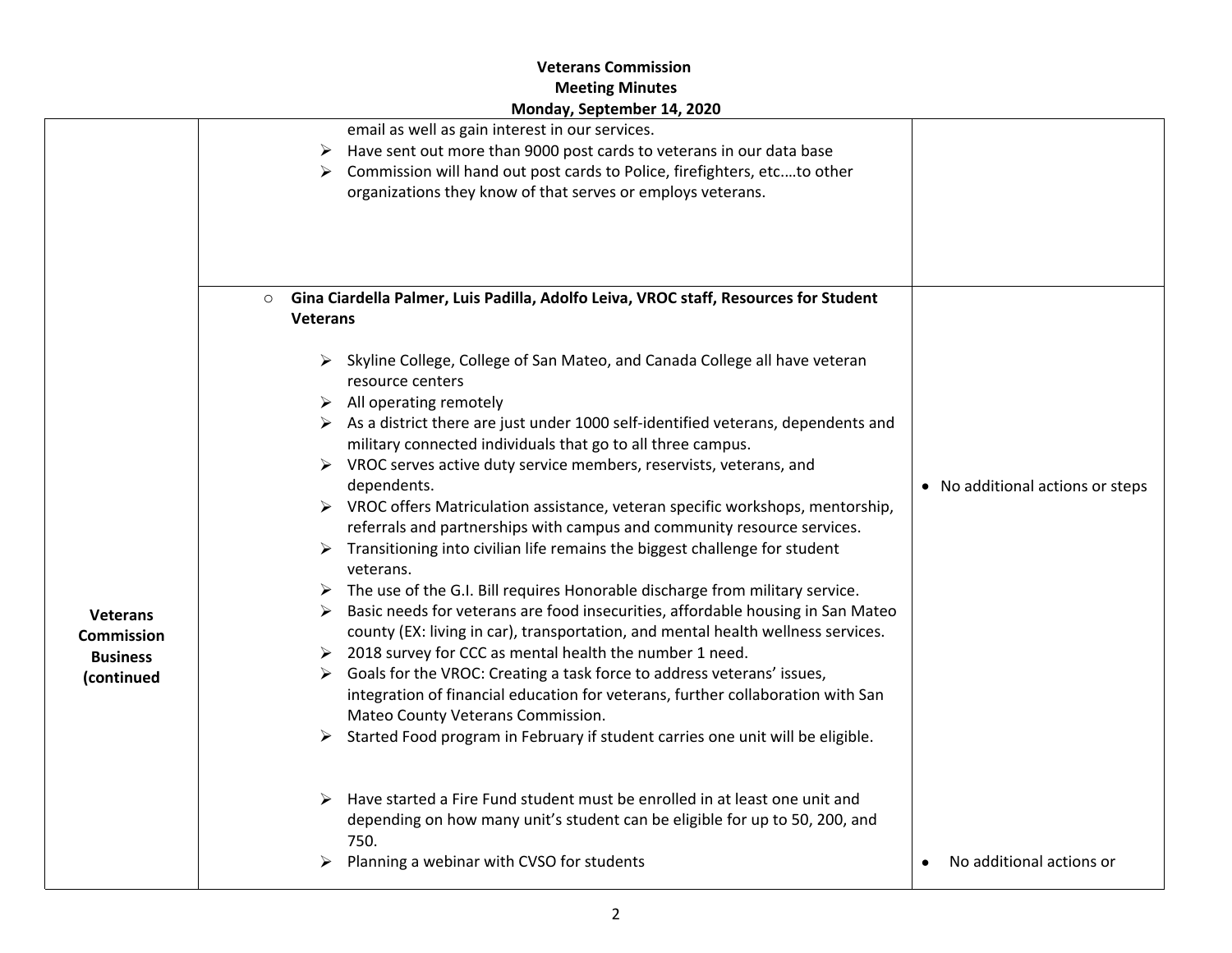|                                                                       | <b>IVIOHUAY, SEPLEMBER 14, ZUZU</b>                                                                                                                                                                                                                                                                                                                                                                                                                                                                                                                                                                                                                                                                                                                                                                                                                                                                                                                                                                                                                                                                                                                                                                                                                                                                                                                                                                                                                                                                                                                                                                                                                                                                                                                                                                                                                                                                                                                                                                                                                                             |                                  |
|-----------------------------------------------------------------------|---------------------------------------------------------------------------------------------------------------------------------------------------------------------------------------------------------------------------------------------------------------------------------------------------------------------------------------------------------------------------------------------------------------------------------------------------------------------------------------------------------------------------------------------------------------------------------------------------------------------------------------------------------------------------------------------------------------------------------------------------------------------------------------------------------------------------------------------------------------------------------------------------------------------------------------------------------------------------------------------------------------------------------------------------------------------------------------------------------------------------------------------------------------------------------------------------------------------------------------------------------------------------------------------------------------------------------------------------------------------------------------------------------------------------------------------------------------------------------------------------------------------------------------------------------------------------------------------------------------------------------------------------------------------------------------------------------------------------------------------------------------------------------------------------------------------------------------------------------------------------------------------------------------------------------------------------------------------------------------------------------------------------------------------------------------------------------|----------------------------------|
|                                                                       | Fred Baer has offered his services for anything the VROCs need<br>➤<br>Commissioners Alfred Banfield and George Smith volunteered to be on the<br>VROC task force.                                                                                                                                                                                                                                                                                                                                                                                                                                                                                                                                                                                                                                                                                                                                                                                                                                                                                                                                                                                                                                                                                                                                                                                                                                                                                                                                                                                                                                                                                                                                                                                                                                                                                                                                                                                                                                                                                                              | steps                            |
| <b>Veterans</b><br><b>Commission</b><br><b>Business</b><br>(continued | Nathen Cataline and Allison Ulrich of CIVIX, Needs Assessment<br>$\circ$<br>$\triangleright$ 40-year record of success providing industry expertise, technology, and proven<br>processes to transportation, government, and grants clients.<br>> Ensure that San Mateo County veterans Needs Assessment and Outreach Study<br>is appropriately centered on the unique needs and preferences of veterans<br>The community planning and resilience team provides multidisciplinary<br>➤<br>expertise in community development, federal grants management, housing and<br>the needs of special populations. Including veterans and those experiencing<br>homelessness.<br>Specialize in needs assessment: Veterans work, affordable housing,<br>➤<br>homelessness, and other special needs population.<br>Project Approach: Voice of veteran is the key to improving access to veteran<br>➤<br>centered, culturally relevant competent, sensitive, and effective services.<br>Project Approach: To ensure that San Mateo County Veterans Needs<br>Assessment and Outreach study is appropriately centered on the unique needs<br>and preferences of veterans and their families.<br>$\triangleright$ CIVIX experts have been working with veterans in Northern California since<br>2008<br>CIVIX have coordinated local collaborative efforts with the Supportive Services<br>for Veterans Families program. (SSVF)<br>Led VA Palo Alto Health Care System's Enhanced Use Lease (EUL) housing<br>development project and coordinated Veterans Housing and Homelessness<br>Prevention Program (VHHP) efforts on behalf of the Domiciliary Service.<br>Planning for Collaboration: How can CIVIX best collaborate with the<br>Commission to ensure these goals are met? Are there areas of secondary focus<br>you would like CIVIX to keep in mind? What focus groups align with your vision?<br>Currently CIVIX is proposing the following focus groups:<br>➤<br>1. Veterans Newly Separated from Military Service<br>2. Senior Veterans<br>3. San Mateo County Veterans Commission | • No additional actions or steps |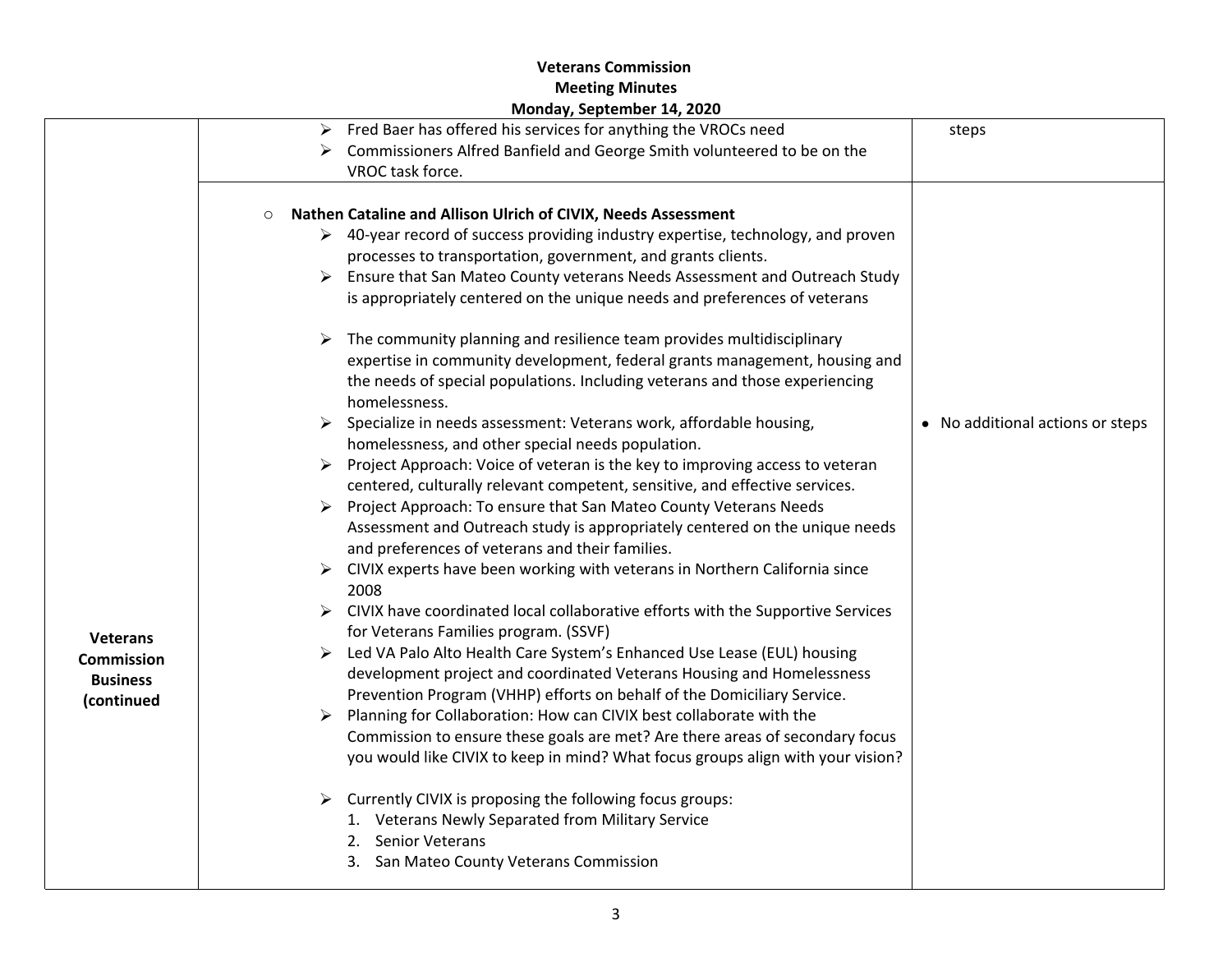|                                                                        | ivionaay, september 14, 2020                                                                                                                                                                                                                                                                                                                                                                                                                                                                                                                                                                                                                                                                                                                                                                                                                                                                                                                                                                  |
|------------------------------------------------------------------------|-----------------------------------------------------------------------------------------------------------------------------------------------------------------------------------------------------------------------------------------------------------------------------------------------------------------------------------------------------------------------------------------------------------------------------------------------------------------------------------------------------------------------------------------------------------------------------------------------------------------------------------------------------------------------------------------------------------------------------------------------------------------------------------------------------------------------------------------------------------------------------------------------------------------------------------------------------------------------------------------------|
|                                                                        | CIVIX to work with Francisco Olivia's sub-committee on veterans Needs<br>➤<br>Assessment                                                                                                                                                                                                                                                                                                                                                                                                                                                                                                                                                                                                                                                                                                                                                                                                                                                                                                      |
|                                                                        | Hank Scherf, Veteran of the Year Event 2020<br>$\circ$<br>> Will have a speaker, LT General H.R. Master<br>$\triangleright$ Veteran of the Year will be a virtual event for 2020<br>Picked Veteran of the Year, Patriot of the Year, Enterprise of the Year<br>➤<br>1.VOTY-Dan Smith, Redwood City Police Officer<br>2.POTY-Rich and Robin Harmison<br>3.EOTY-Rebuilding Together<br>Working to have Veteran of the Year awards Nov 10th<br>➤<br>Brad Kingston to produce Veteran of the Year awards show<br>➤                                                                                                                                                                                                                                                                                                                                                                                                                                                                                |
| <b>Veterans</b><br><b>Commission</b><br><b>Business</b><br>(continued) | <b>Francisco Olivia, Budget Workgroup Discussion</b><br>$\circ$<br>No additional actions or<br>> Sub-Committee established with Fred Baer, Hank Scherf, Donna Vaillancourt<br>steps<br>Going to try to use the Veterans Trust Fund<br>➤<br>San Mateo County Veterans Trust Fund Policy is used to accept monetary<br>donations that are restrict to sponsorships and unrestricted general donations<br>from individuals, non-government organizations, and corporations. Funds will<br>be used to support veterans' initiatives of San Mateo County.<br>Reviewing verbiage around the Veterans Fund to build an infrastructure to<br>morph this into a budget, where the commission can manage its budgetary<br>needs.<br>Will review proposal with commission before anything moved forward<br>Sub-committee has submitted a draft of the revised Veterans Trust Fund Policy<br>to HSA<br>With-in the Veterans Trust Fund there is emergency funding for veterans to<br>support their needs. |
|                                                                        | Donna Vaillencourt, Veterans Commission Recruitment Update<br>$\circ$<br>There are three vacancies on the commission, one is permeant and two<br>➤<br>alternates.                                                                                                                                                                                                                                                                                                                                                                                                                                                                                                                                                                                                                                                                                                                                                                                                                             |